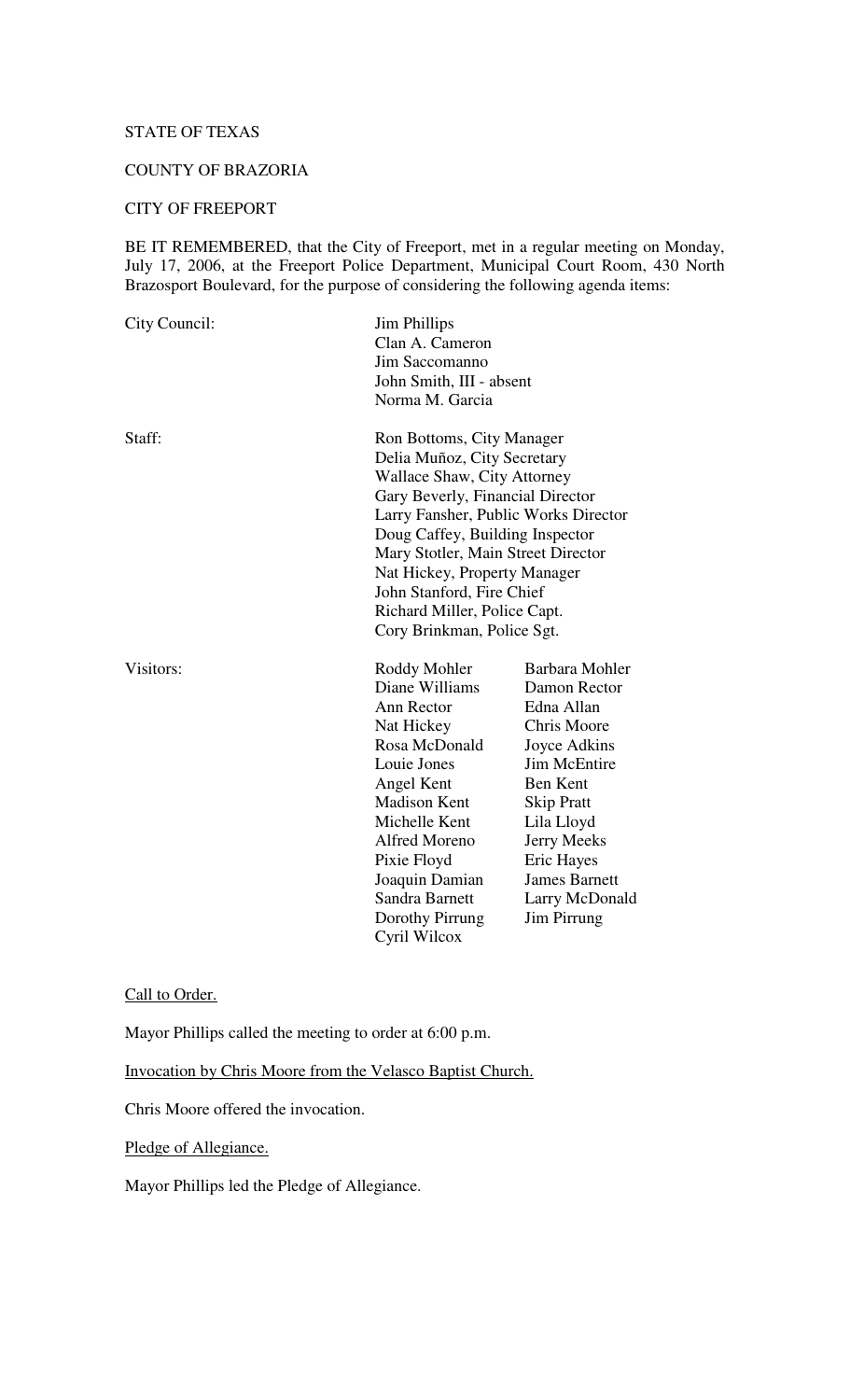Approval of the July 6, & 10, 2006 City Council Minutes.

On a motion by Councilman Saccomanno, seconded by Councilman Garcia, with all present voting "aye", Council unanimously approved the minutes of July 6th & 10th 2006.

#### Attending Citizens and Their Business.

Eric Hayes of 1507 W. Broad received a certify letter concerning on high grass on his 10 acres. He drove around town and took pictures of other properties that had high grass. Mayor Phillips asked him to submit those pictures to the City Manager.

Jim McIntire of 727 West 12th Street has been trying for years to have his neighbors property cleaned. Mayor Phillips said that suit may have to be filed as the owner-Mr. Tommy Mitchell had received certified mail, but was not cooperating. He also complained about the Motel on Gulf Boulevard being in bad shape.

Joyce Adkins advised Council that the house on 406 E. 2nd Street had been there before the Sulfur Company and levee.

Skip Pratt of 1027 West 8th Street commended the City for the noise ordinance; much has improved in the neighborhood. A pit bull in his yard when an animal control officer was not available. He requested an animal control officer be on call in case of an emergency. He also complained that parking on both sides of the street is dangerous. He requested something be done before an accident happens. Also received a water bill with information about a 5 % discount if paid by a certain time. The City had discontinued this option, wanted to know why the city was still sending out this information and not complying.

Joaquin Damian of 915 W. 7th Street read on the "Facts" newspaper the word "blight", not in favor of the city using this word. He thanked the Chief for the statement on the newspaper that our Freeport Police officers are not for sale.

Angel E. Kent had a copy of the lawsuit just recently filed by the City of Freeport. She voiced her disappointment to the Council members.

## **Proclamation: National Night Out – August l, 2006**

Mayor Phillips read out the proclamation, proclaiming August l, 2006 as National Night Out in the City. Sgt. Cory Brinkman accepted the proclamation.

Consideration of the approval of Ordinance No. 2006-2127 amends the Comprehensive Zoning Ordinance of said City to change the zoning classification of 205.7 acres of land, more or less, out of parcels 27, 34 and 35A, Brazos River Harbor Navigation District, from its present zoning of R-1 to a new classification of W-3.

On a motion by Councilman Saccomanno, seconded by Councilman Cameron, with all present voting "aye", Council unanimously approved Ordinance No. 2006-2127 amending the Comprehensive Zoning Ordinance of said City to change the zoning classification of 205.7 acres of land, more or less, out of parcels 27, 34 and 35A, Brazos River Harbor Navigation District, from its present zoning of R-1 to a new classification of W-3.

Consideration of the approval of Resolution No. 2006-2021 in opposition of a Strategic Petroleum Reserve at Stratton Ridge.

On a motion by Councilman Cameron, seconded by Saccomanno, with all present voting "aye", Council unanimously approved Resolution No. 2006-2021 opposing of a Strategic Petroleum Reserve at Stratton Ridge.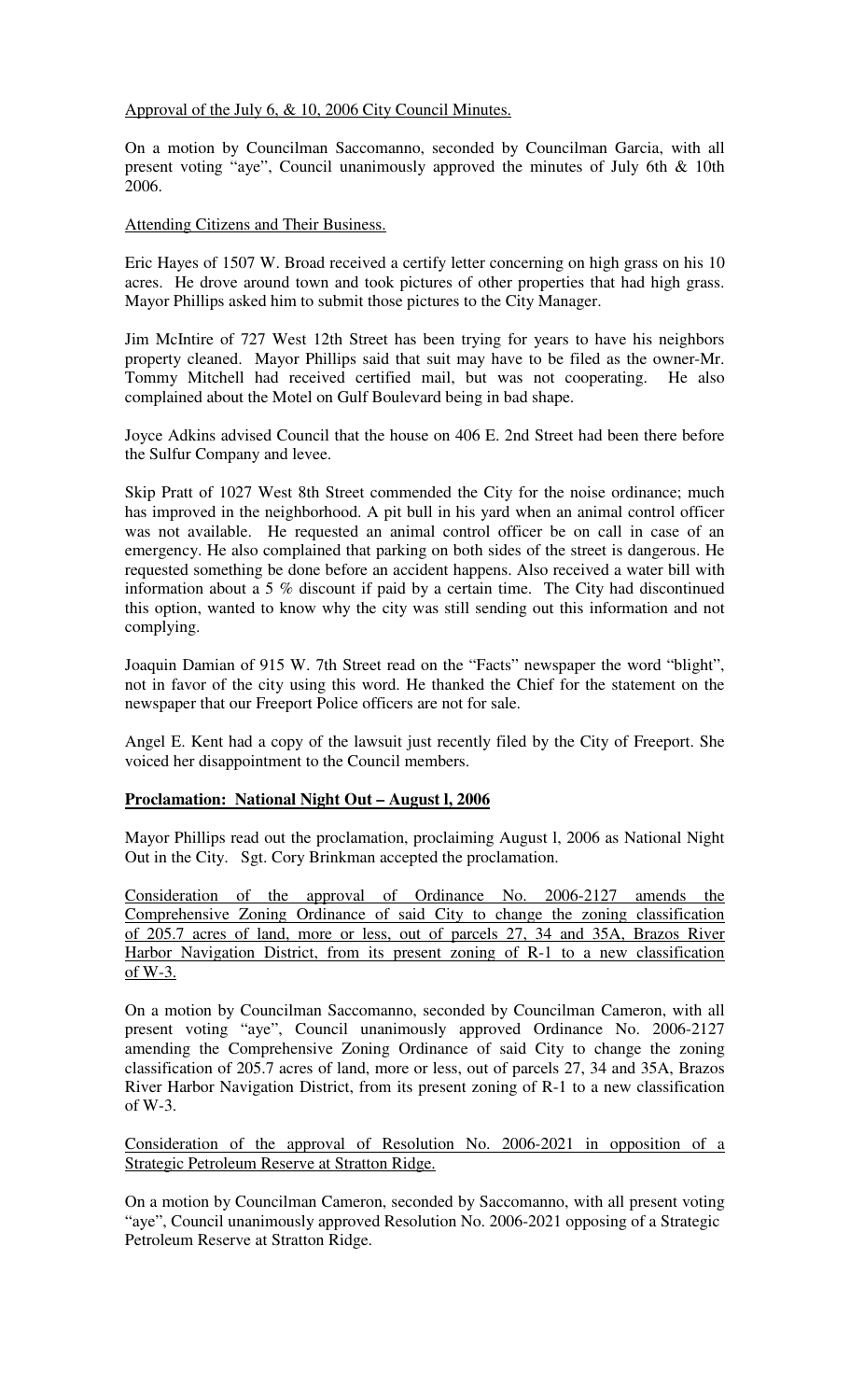Consideration of the approval of a request from Texas Gulf Engineering to place a 10 x 45 temporary office trailer at the American Rice facility for use in constructing the warehouse expansion packaging plant project, for 12 months.

On a motion by Councilman Saccomanno, seconded by Councilman Cameron, with present voting "aye", Council unanimously approved a request from Texas Gulf Engineering to place a 10 x 45 temporary office trailer at the American Rice facility for use in constructing the warehouse expansion packaging plant project, for 12 months.

Consideration of the approval of a request from Pastor, Behling & Wheeler, LLC to place an 8 x 24 temporary field trailer at 906 Marlin Lane for storage, former Gulfco Marine Maintenance Superfund Site for 12 months.

On a motion by Councilman Saccomanno, seconded by Councilwoman Garcia, with all present voting "aye", Council unanimously approved a request from Pastor, Behling & Wheeler, LLC to place an 8 x 24 temporary field trailer at 906 Marlin Lane for storage, former Gulfco Marine Maintenance Superfund Site for 12 months.

Consideration of the approval of a request from St. Mary Star of the Sea Catholic Church, celebrating its 80<sup>th</sup> anniversary, to block off Seventh Street between Velasco and Beech Street for a free street dance on Saturday, August l9, 2006 from 6:30 p.m. to 10 00 p.m.

On a motion by Councilman Cameron, seconded by Councilman Saccomanno, with all present voting "aye", Council approved a request from St. Mary Star of the Sea Catholic Church, celebrating its  $80^{th}$  anniversary, to block off Seventh Street between Velasco and Beech Street for a free street dance on Saturday, August l9, 2006 from 6:30 p.m. to 10 00 p.m.

Consideration of the approval of sale of the City's interest in trust property on Block 797, Lot 3 and the West 1/2 of Lot 4, Velasco Townsite, known as North Ave. H.

On a motion by Councilman Saccomanno, seconded by Councilwoman Garcia, with all present voting 3 to l, Council approved the sale of the City's interest in trust property on Block 797, Lot 3 and the West 1/2 of Lot 4, Velasco Townsite, known as North Ave. H. subject to liens being paid first to the City of Freeport. Councilman Cameron opposed.

Consideration of the approval of setting a bid date to sale, Block 4, Lot 16, Brazos Terrace, Section 3, known as 1108 Riverview Drive.

Mr. Bottoms used the internet to display the property to the audience. He explained that the property belongs to the city and has had a history of sewer and flood problems. Mr. Shaw's concern was the on going problem with the lift station next to the property. Unless this problem can be repaired the City will be liable for any damages. Every time it overflows, it creates a new lawsuit. Councilwoman Garcia recommended it be demolished. Mr. Shaw recommended this item be reagendaed for an action item.

## Elected Official Report

Councilman Cameron attended a Library Board meeting. He and his daughter attended a Summer Time Reading program, an excellent turn out. The Brazoria County and Freeport Library trying to come up with ways to advertise on their website.

Councilman Saccomanno reported on Main Street's progress. Registrations for vendors are beginning to come in for Summertime Blues Festival. The sound system at Memorial Park is complete. He attended a well attended Senior Citizens bingo.

Mayor Phillips attended a SPCA meeting today. They are advertising local for a new director for the SPCA facility. He reminded the audience to register their animals and get rabies shots. Registration forms are available at the water department.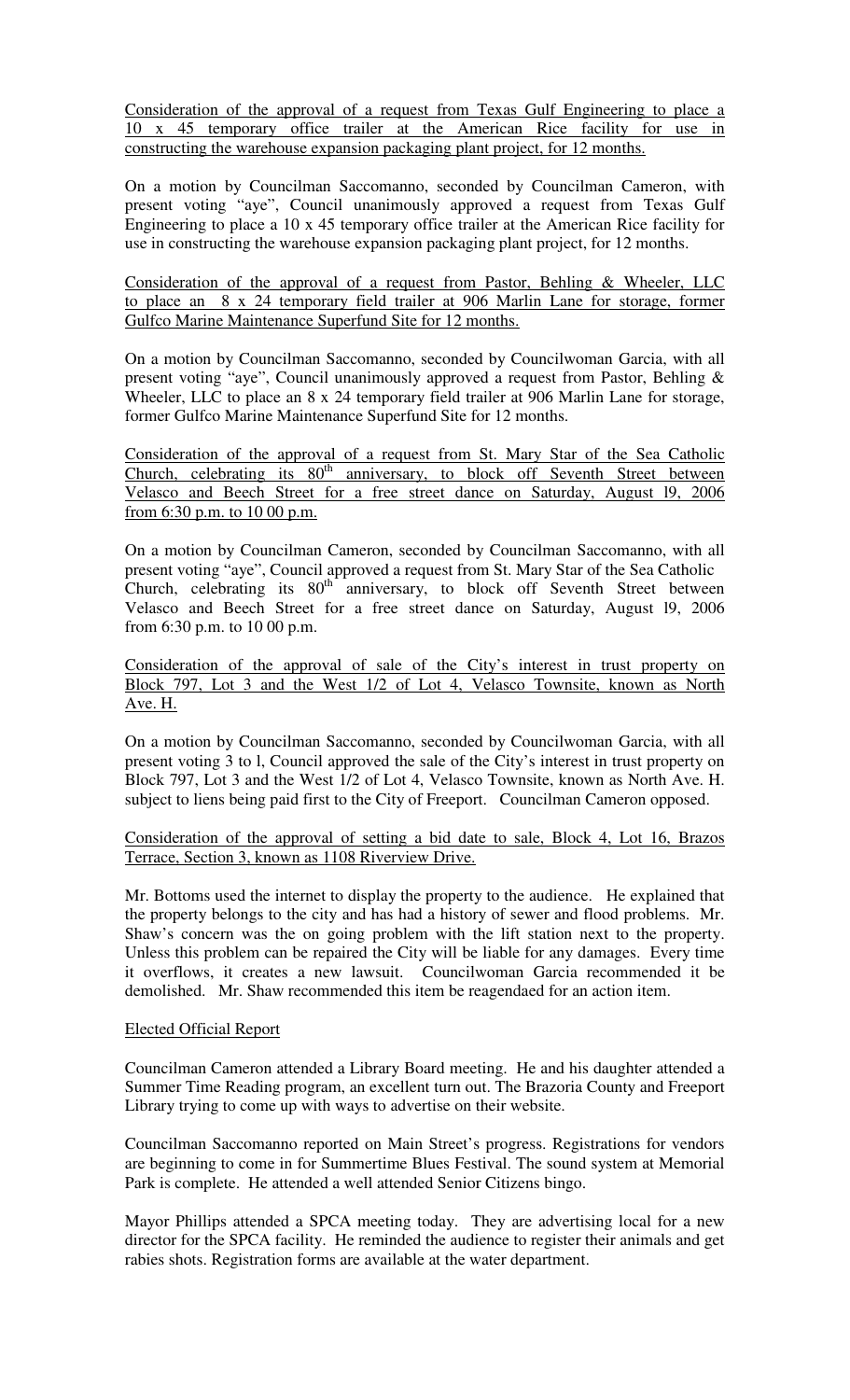There is also no charge for dropping strays at the shelter, if you live in a participating City. The shelter operating at the highest capacity with 500 animals on board.

#### **Work Session**

#### Administration Report

John Stanford conducting employee testing for two positions, following with interviews this week. A house fire on 1300 West 8thth Street.

Jerry Meeks finished sewer work on Old River for the county and moving back to Yellowstone. Two man holes on North Ave. J. need work. The water leaks are still standing.

Larry Fansher iterated Council Saccomanno work on Main Street. The electrical upgrade continues at Memorial Park. Lots of logistics planning. Planning for the Summertime Blues Festival and the Triathlon at Memorial Park scheduled for September l, 2, 3, 2006. Lots of interest being generated from out of town prospects. The Senior Citizens held a 4<sup>th</sup> of July event. The County continues to do aerial spraying for mosquitoes. Trying to get back on schedule on mowing right of ways after the rains.

Doug Caffey's building department continues to be busy. School construction has more people working, trying to meet deadlines. Lots of air condition (HVAC) permits and inspections in the summer time. It doesn't seem to be slowing down.

Gary Beverly announced budget workshops are July 25 & 27, 2006. Each meeting will begin at 5:00 p.m. at the City Hall, Conference Room, and 2nd Floor.

Capt. Richard Miller talked about the July l4, 2006 raid on five convenience stores in Freeport; Shamrock Mini Mart, Diamond Food Mart, Stop and Shop, Exxon Handy Stop and Diamond Food Mart for illegal gambling. The Police Department seized about \$81,000 and 48 eight-liner machines. Fifty four arrest warrants were issued for the twelve people involved. The Freeport Police Department, Sheriff Department, F.B.I, Department of Public Safety, and District Attorney Office all assisted in the raid.

Ron Bottoms pointed out the Code Enforcement and Animal control do work evenings to have better coverage.

#### Discussion concerning the master plan for the downtown study core area.

Mr. Bottoms reviewed the Maritime Trust study initiated in September 2001. Regarding the plan Mr. Bottoms wanted to review what was implemented and what was not. The study has received lots of use and abuse. The Maritime Trust looked at the City for its strength and weakness. The plan was to guide the city for economic recovery. Two major areas the plan identified were a recreational boat marina and administration offices. The offices would be located at the end of Park Street and a marina on the other. The down town would be the catalyst for revitalizing the City.

The boundaries of the study are Old Brazos River, Terminal, and Eighth Street, West of Velasco Boulevard. The team determined that Freeport has the following key existing attributes:

- Proximity to the Water
- Proximity to the Houston Market
- Employment Base
- Size of Freeport
- Protected environment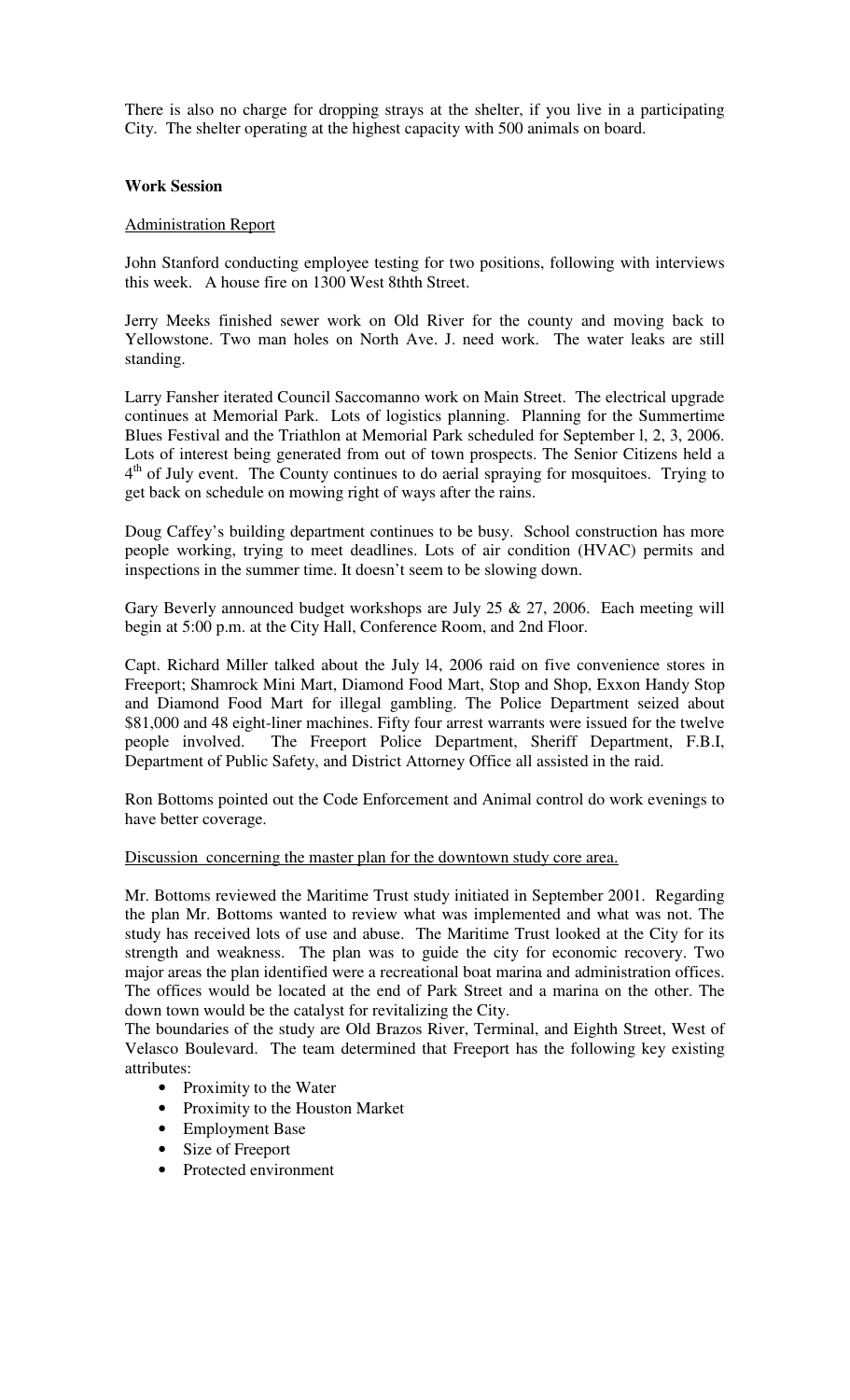Also naming three deficiencies: Physical Condition, Scarcity of Services, and Lack of sense of place. The City has done tremendous improvements:

- Drainage work, street repairs, parks improvements.
- Councils concern was to step up Code Enforcement; priority is to clean up the City. Knowing it would create a hardship on citizens. The Council provided the mechanism for those hardships. Building Block project was implemented and still exists for those that want to come on board.
- The downtown park Memorial Park streets were widening, and irrigation installed. Palms trees were planted. The park installed a electrical and sound system.
- Building Block implemented, for those who desire to improve their properties.
- The Red Tide and the Treasure Hunt event creating a sense of community.
- Focused on the main gateway Phase 2 is in the works, continuing down  $2^{nd}$ Street.
- Directional signage installed on Hwy. 288, one later on Hwy. 36 and Navigation Street.
- Parking city has purchased property for future parking.
- RiverPlace facility built beside the Old Brazos River.
- New Business in town: CVS Pharmacy, New High School, Palais Royal, Sub-Way, Jack in the Box, McDonald, Capt. Ken Restaurant, Shipley Donuts.
- Improvements on  $2^{nd}$  Street; planted trees, a Building Block on  $2^{nd}$  Street, cut grass, painted, repaired windows, porch.
- Renovating the quads on Cherry Street, Building Block project.
- Railroad trestle on  $2^{nd}$  Street, Building Block project.
- White's Café storefront renovated.
- Ten Year sewer replacement plan.
- Street Department now has machines/tools for replacing streets.
- Drainage program with Velasco Drainage District in place.

The Maritime study provided data needed to the City. It has received bad press. The study talked about blight areas in the City. Blight was defined in the master plan as a figure of the appraisal value, divided by square foot.

The Maritime study nor the City of Freeport has ever suggested taking homes for the marina through eminent domain. Senate Bill 7 passed by the Legislation prevents taking homes for the marina. Mr. Bottoms explained that the master plan is just a plan, subject to change. Part of the plan was used and some was not because it just didn't fit. The master plan has been very beneficial and provided guidance to the City. The City has been very busy improving conditions in the City. The Maritime report says that the success of the plan will be entirely up to the City to embrace change.

Mayor Phillips said a company – Western Seafood placed door hangers on every house using the word "blighted" using scare tactics, telling people that the City was going to bull doze homes and take property for the marina, which is not true. The terminology "blighted" came from Western Seafood. The City does not and will not take homes that deemed blighted. The City identifies homes that do not meet code, that are unsafe, unfit for human use, are either brought to code/repaired or demolished.

Discussion concerning Business Regulations, Chapter 119 Taxicabs.

This itemed reagendaed.

Mayor Phillips closed the work session and opened the executive session at 8:05 p.m.